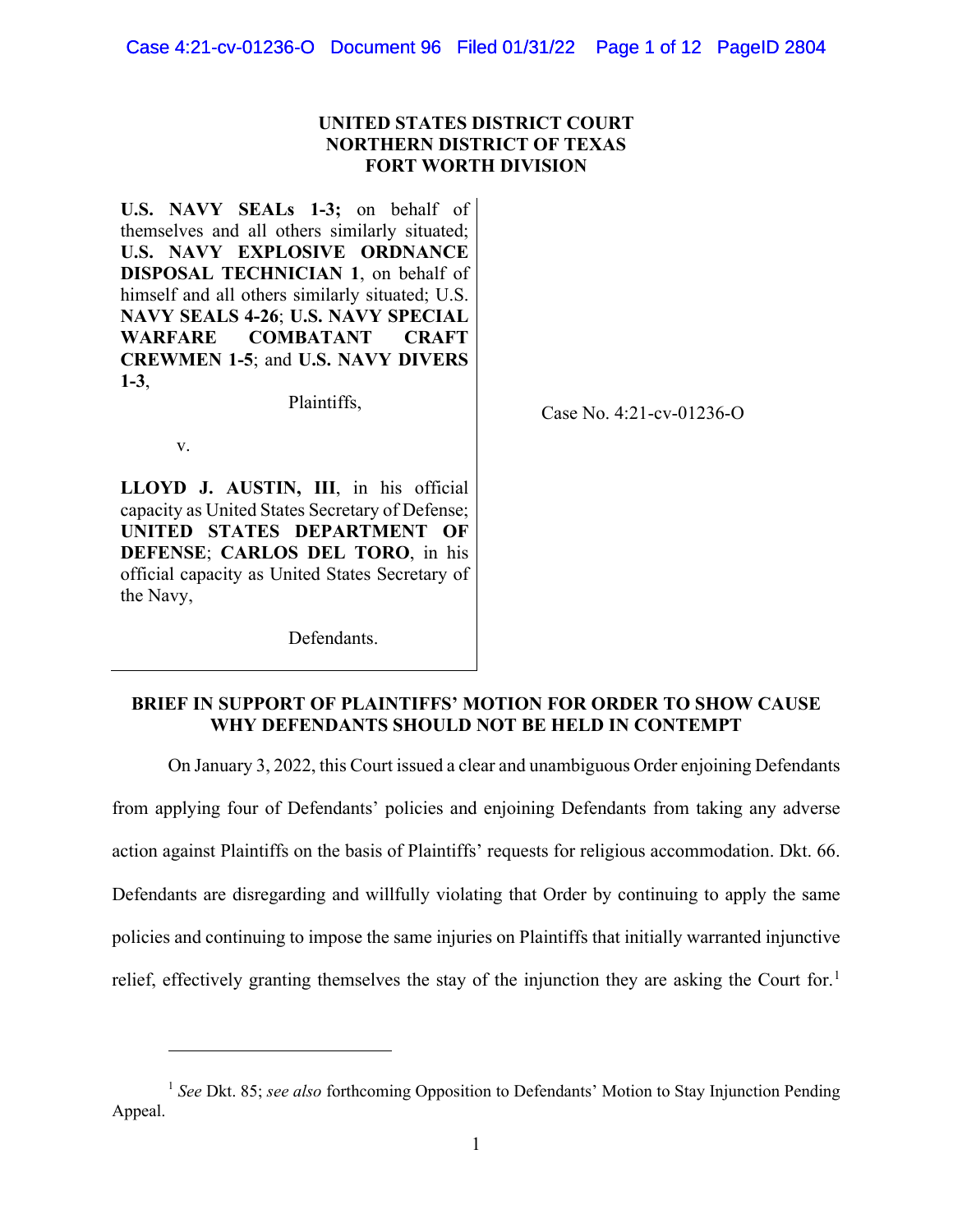# Case 4:21-cv-01236-O Document 96 Filed 01/31/22 Page 2 of 12 PageID 2805

Plaintiffs therefore respectfully request that the Court set a hearing on this matter and order the Defendants to show cause as to why they should not be held in contempt on the following grounds:

- Failure to comply with the Court's preliminary injunction enjoining Defendants from applying NAVADMIN 225/21, NAVADMIN 256/21, MANMED § 15-  $105(4)(n)(9)$ ,<sup>[2](#page-1-0)</sup> and Trident Order #12 to Plaintiffs;
- Failure to comply with the Court's preliminary injunction enjoining Defendants from "taking any adverse action against Plaintiffs on the basis of Plaintiffs' requests for religious accommodation."

# **GOVERNING LAW**

"Courts possess the inherent authority to enforce their own injunctive decrees." *Waffenschmidt v. MacKay*, 763 F.2d 711, 716 (5th Cir. 1985). The availability of the federal courts' power to punish for contempt promotes "the due and orderly administration of justice and safeguards the court's authority." *Hornbeck Offshore Services, LLC v. Salazar*, 713 F.3d 787, 792 (5th Cir. 2013) (citations omitted). A district court's issuance of a contempt order will be reviewed for an abuse of discretion, "respecting the district court's factual findings unless they are clearly erroneous." *Oaks of Mid City Resident Council v. Sebelius*, 723 F.3d 581, 584 (5th Cir. 2013). In the instance where a court's order is "necessary to remedy unconstitutional conditions, the court has an additional basis for the exercise of broad equitable powers." *Spallone v. United States*, 493 U.S. 265, 276 (1990) (citation omitted).

"To obtain a civil contempt order, [the movant has] to prove, by clear and convincing evidence, that: (1) the preliminary injunction was in effect at the time of the government's supposedly contemptuous conduct; (2) the injunction, neither vaguely nor ambiguously, required

<span id="page-1-0"></span><sup>&</sup>lt;sup>2</sup> Plaintiffs' complaint and motion for preliminary injunction, as well as the preliminary-injunction order, referred to MANMED § 15-105(3)(n)(9), but that is a scrivener's error. The correct citation is MANMED § 15-105(4)(n)(9).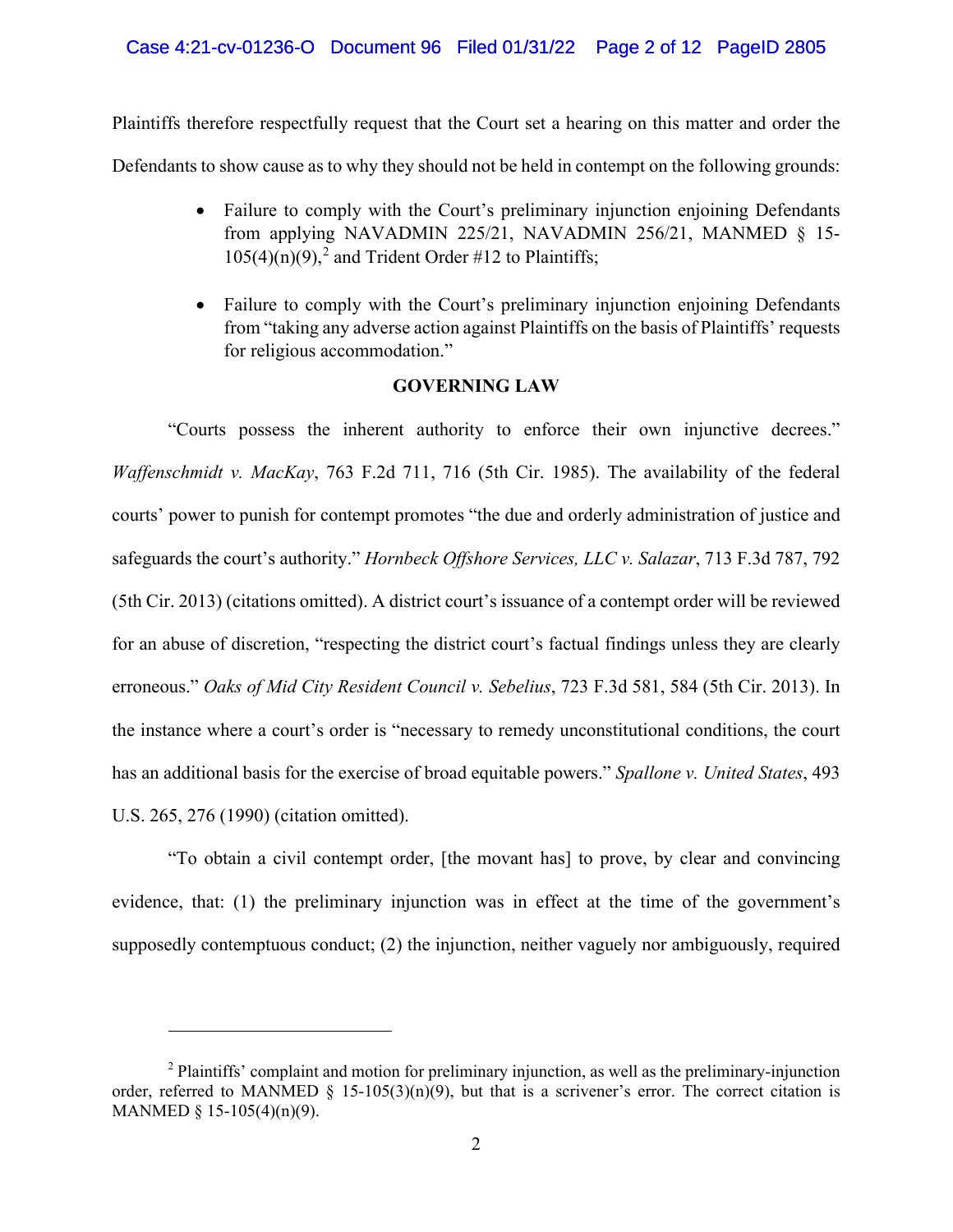### Case 4:21-cv-01236-O Document 96 Filed 01/31/22 Page 3 of 12 PageID 2806

the government to perform or abstain from certain conduct; and (3) the government failed to comply with the injunction's requirement(s)." *Oaks of Mid City Resident Council*, 723 F.3d at 585*; Martin v. Trinity Industries, Inc*., 959 F.2d 45, 47 (5th Cir. 1992). Evidence is clear and convincing only if it "produces in the mind of the trier of fact a firm belief or conviction as to the truth of the allegations sought to be established," and it must "enable the fact finder to come to a clear conviction, without hesitancy, of the truth of the precise facts of the case." *Travelhost v. Blandford*, 68 F.3d 958, 961 (5th Cir. 1995) (citations omitted).

If the facts establish that respondent did not comply with a court order, "the burden shifts to the respondent to rebut this conclusion, demonstrate an inability to comply, or present other relevant defenses." *F.D.I.C. v. LeGrand*, 43 F.3d 163, 170 (5th Cir. 1995). A respondent's alleged good faith will not preclude a finding of civil contempt. *Chao v. Transocean Offshore, Inc.*, 726 F.3d 725, 728 (5th Cir. 2002); *United States v. Woodberry*, 405 F. Appx. 840, 844 (5th Cir 2010). If respondent fails to meet its burden, judicial sanctions may be warranted.

"Judicial sanctions in civil contempt proceedings, may in a proper case, be employed for either or both of two purposes: to coerce the defendant into compliance with the court's order, and to compensate the complainant for losses sustained." *American Airlines, Inc. v. Allied Pilots Ass'n*, 228 F.3d 574 (5th Cir. 2000) (quoting *United States v. United Mine Workers*, 330 U.S. 258, 303 (1947))*; see also Norman Bridge Drug Co. v. Banner,* 529 F.2d 822, 827 (5th Cir.1976) ("Coercive civil contempt is intended to make the recalcitrant party comply. Compensatory civil contempt reimburses the injured party for the losses and expenses incurred because of his adversary's non-compliance."). "To the extent that a contempt sanction is coercive, the court has broad discretion to design a remedy that will bring about compliance.'" *United States. v. Grider*, No. 3:10-cv-0582, 2010 WL 4514623 at \*3 (N.D. Tex. Nov. 2, 2010) (quoting *Paramedics*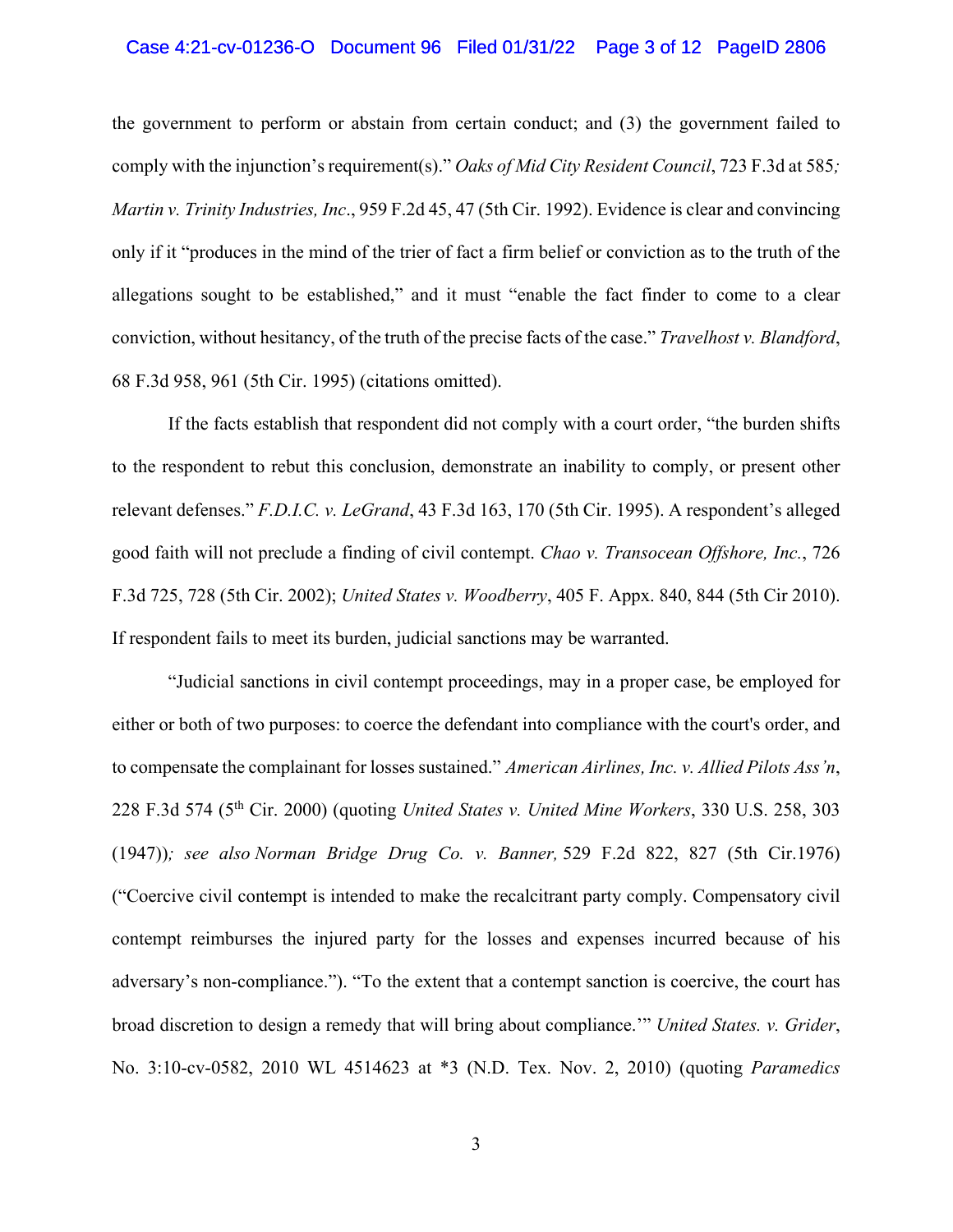*Electromedicina Comercial, Ltda. v. GE Med. Sys. Info. Techs., Inc.,* 369 F.3d 645, 657 (2d Cir. 2004)).

"In fashioning sanctions for civil contempt, district courts should consider 'the character and magnitude of the harm threatened by continued contumacy, and the probable effectiveness of any suggested sanction in bringing about the result desired.'" *United States v. United Mine Workers of Am.*, 330 U.S. 258, 304 (1947); *see also United States v. Scott*, No. 4:03-cv-1410, 2004 WL 1068118, at \*3 (N.D. Tex. Apr. 5, 2004).

### **ARGUMENT**

On November 24, 2021, Plaintiffs requested the following injunctive relief from this Court: (1) prohibiting Defendants from applying the facially discriminatory policies of MANMED §15- 105 (n)(9), NAVADMIN 225/21, Trident Order #12, and NAVADMIN 256/21, (2) prohibiting Defendants from applying their practice of across-the-board denial of religious accommodation requests; or taking retributive or negative action against servicemembers who make or have made religious accommodation requests; and (3) prohibiting Defendants from making Plaintiffs' nonreceipt of COVID-19 vaccination or Plaintiffs' submission of a request for a religious accommodation from COVID-19 vaccination a basis for any adverse action against Plaintiffs, including, but not limited to: separation from service; loss of special warfare device; change in job title or duties; recoupment of education or training expenses; determination of medical disqualification or non-deployability; loss or delay of promotion, training opportunities, or retirement; and loss of bonuses, pay, or benefits. Dkt. 15. Having considered the briefing, oral argument, relevant facts, and applicable law, on January 3, 2022, this Court issued an Order granting Plaintiffs' Motion for Preliminary Injunction. Dkt. 66.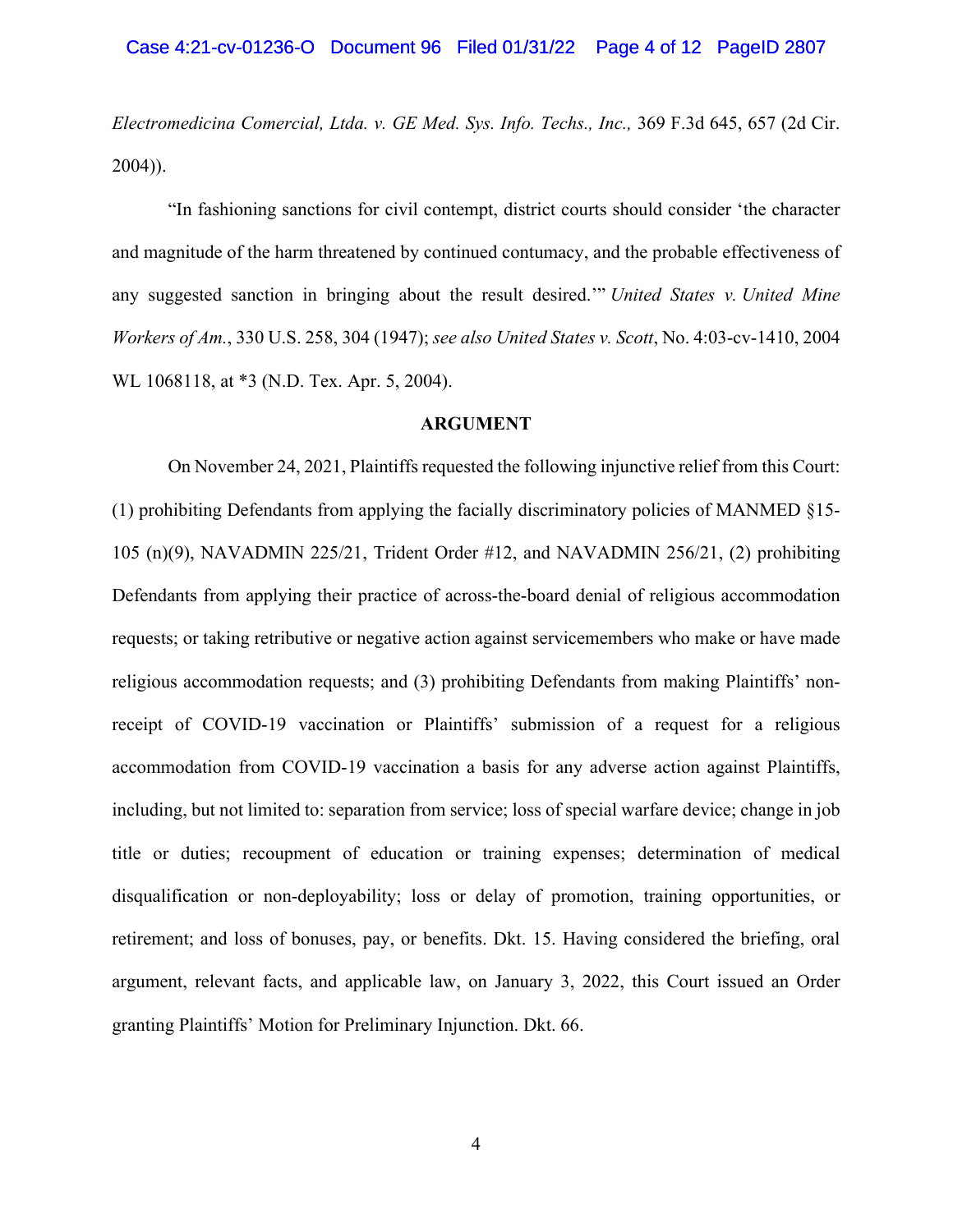### Case 4:21-cv-01236-O Document 96 Filed 01/31/22 Page 5 of 12 PageID 2808

Specifically, the Court stated, "Defendants are enjoined from applying MANMED § 15- 105(3)(n)(9); NAVADMIN 225/21; Trident Order #12; and NAVADMIN 256/21 to Plaintiffs. Defendants are also enjoined from taking any adverse action against Plaintiffs on the basis of Plaintiffs' requests for religious accommodation." Dkt. 66 at 26.

# **I. Defendants' Disregard for this Court's Order Necessitates a Finding of Contempt.**

Plaintiffs continue to suffer the same ongoing, irreparable injury that existed before the issuance of the injunction due to their Religious Accommodation request. As Plaintiffs testified at the December 20, 2021, hearing, "they [had] been barred from official and unofficial travel, including for training and treatment for traumatic brain injuries; denied access to non-work activities, like family day; assigned unpleasant schedules and low-level work like cleaning; relieved of leadership duties and denied opportunities for advancement; kicked out of their platoons; and threatened with immediate separation." Dkt. 66 at 23–24. "[B]ecause these injuries are inextricably intertwined with Plaintiffs' loss of constitutional rights," the Court concluded that Plaintiffs had suffered irreparable harm and thereby issued injunctive relief. Dkt. 66 at 24.

Despite the Court's injunction, however, the irreparable harm is still ongoing to at least six of the Plaintiffs.

#### **A. Navy SEAL 26**

Defendants are persisting in denying Navy SEAL 26 permission to travel to a treatment program for traumatic brain injuries, which this Court already called an "egregious example" of harm suffered by Plaintiffs. Dkt. 66 at 15. Continuing to ignore SEAL 26's medical needs, even in the face of the Court's explicit recognition of the harm to this SEAL in the preliminaryinjunction order, is simply inexcusable.

SEAL 26's request to travel to obtain treatment was made before the injunction was issued, and on January 3, 2022, the same day the Court issued the preliminary injunction, SEAL 26's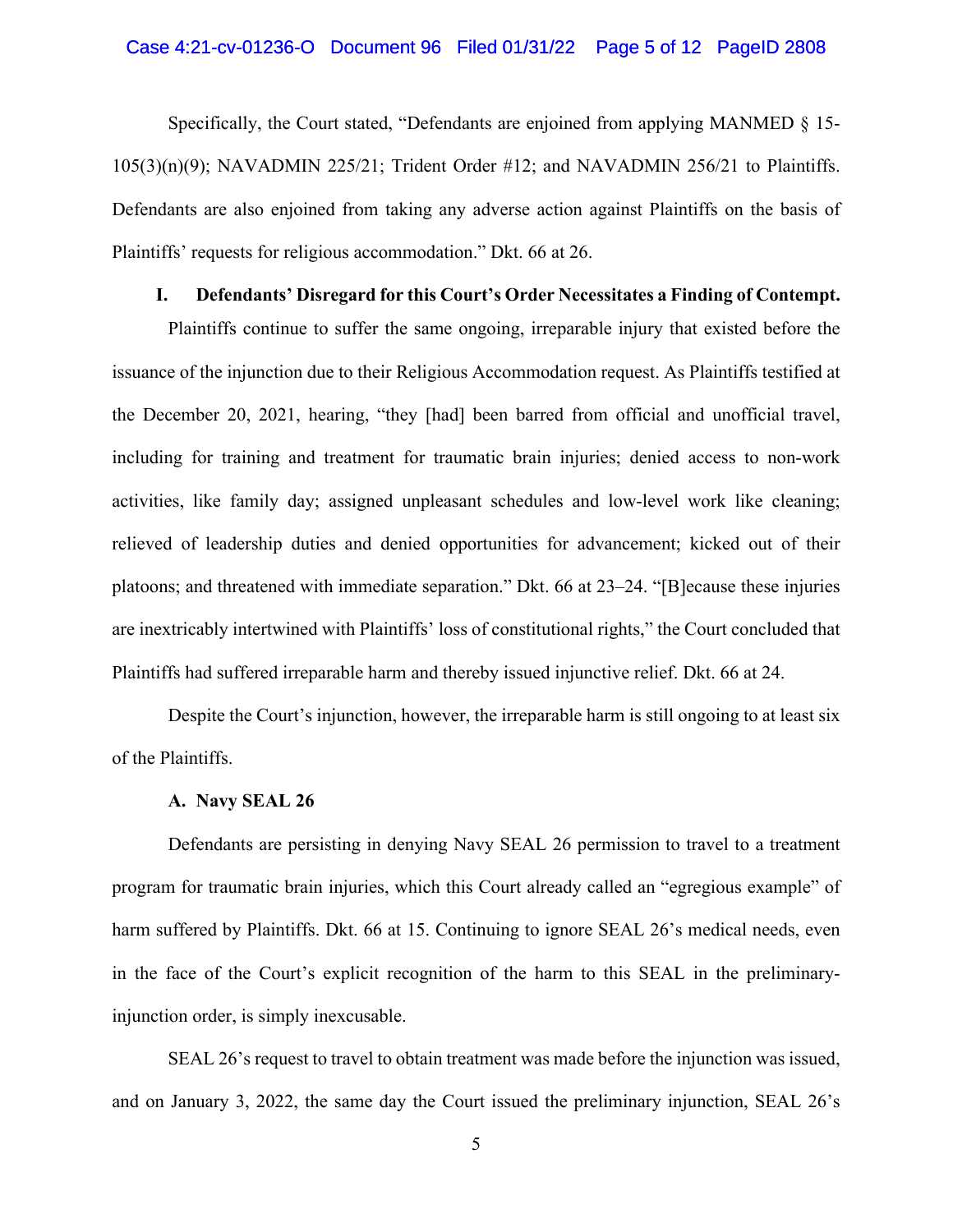### Case 4:21-cv-01236-O Document 96 Filed 01/31/22 Page 6 of 12 PageID 2809

request was officially denied. App. 0003, ¶¶ 4-5. An officer in his chain of command then began trying to obtain approval of leave for SEAL 26 so that he could at least attend treatment on his own. App. 0003, ¶ 7.

Instead of approving even this request, multiple high-ranking Naval officers in SEAL 26's command began calling the treatment center and asking if it would deny treatment to someone who is unvaccinated. App. 0003 ¶ 9. The treatment center will not do that. *Id.* But the result is that the Navy ran out the clock on SEAL 26's request *again*: the treatment center had to give his spot to another patient because SEAL 26 had not been given approval to attend. App. 0003, ¶¶ 8-9. Plaintiff has now been denied the ability to travel to a TBI treatment program twice (both before and after the issuance of the injunction), even to receive the treatment out of his own pocket. App. 0003, ¶ 10. This action clearly violates the injunction's prohibition on "adverse action" and is especially egregious given that the Defendants are denying SEAL 26 needed medical treatment for injuries sustained during his service. Dkt. 66 at 15, 26.

#### **B. Navy Diver 2**

Plaintiff Navy Diver 2 is also suffering the same adverse actions that existed before the issuance of the injunction. In August 2021, Navy Diver 2 graduated at the top of his class and received his pick of permanent duty station. App. 0006, ¶ 2. Navy Diver 2 received orders for that permanent duty station and was sent to complete a four-week school elsewhere before his permanent change of station (PCS) to Hawaii. App. 0006, ¶ 3. Despite finishing the course in September, Navy Diver 2 has been kept at that location (where he was only supposed to be for four weeks) for *four months*. App. 0004, ¶ 4. He is required to get special permission from the Commanding Officer to leave the base for any reason, even to get groceries or fill his car with gas. App. 0007, ¶ 7. He is still being prevented from executing his PCS orders pursuant to NAVADMIN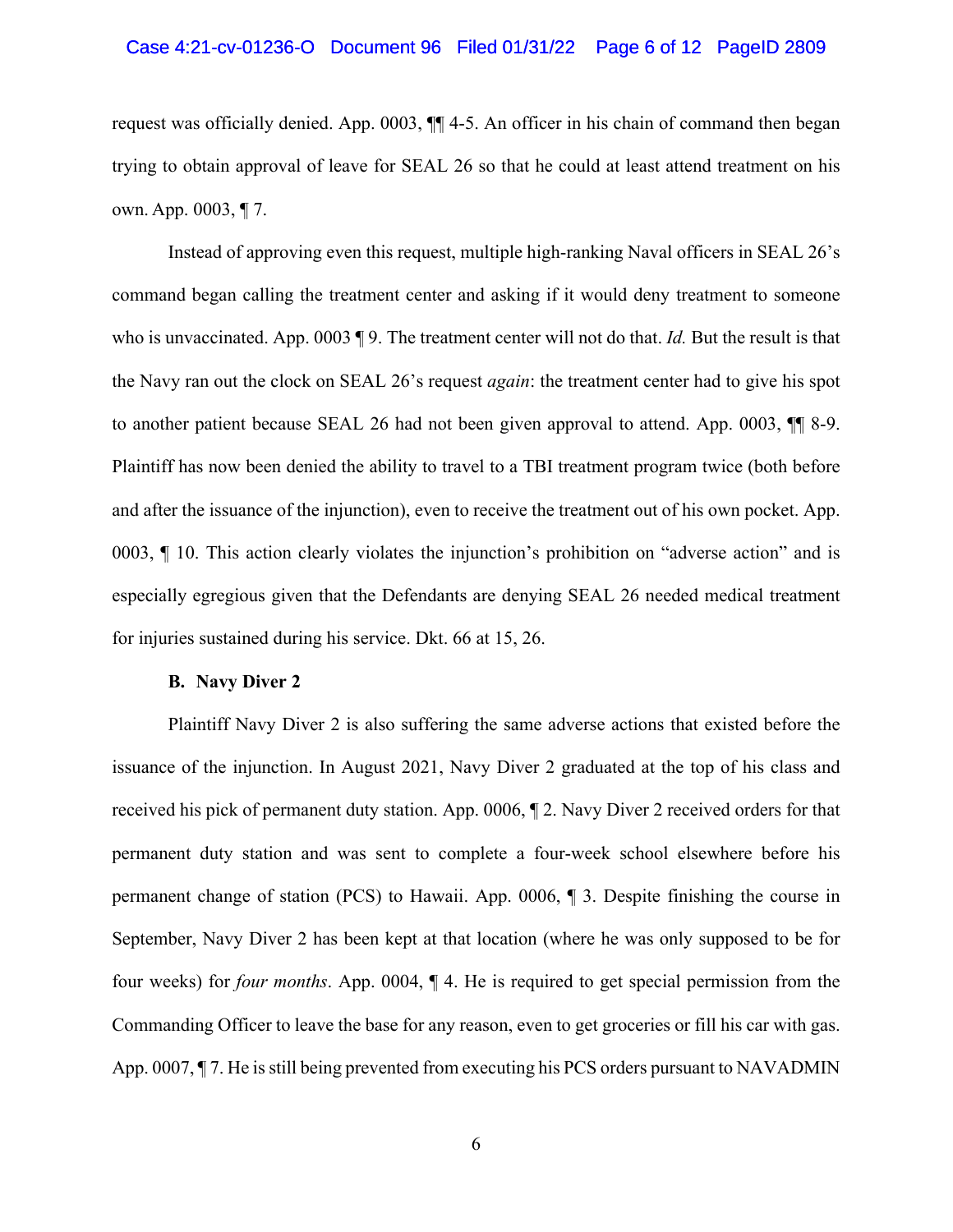## Case 4:21-cv-01236-O Document 96 Filed 01/31/22 Page 7 of 12 PageID 2810

256/21  $\P$  7,<sup>[3](#page-6-0)</sup> despite the fact that this Court enjoined application of NAVADMIN 256/21 to Plaintiffs, and despite the fact that Navy Diver 2 is not a "refuser." Dkt. 66 at 26; App. 0007, ¶ 4; NAVADMIN 256/21 [3.c.<sup>[4](#page-6-1)</sup> This also clearly violates the injunction, as Defendants' counsel admitted. *See* App. 0010.

# **C. Navy SEAL 21**

Plaintiff Navy SEAL 21 was kicked out of his platoon and forced to turn in his gear before the issuance of the injunction and remains in this status. He is unable to participate in training, which means he cannot deploy. App. 0013,  $\P$  4. SEAL 21 was explicitly told—after the injunction was issued—that he could not take the chief examination (a requirement for promotion) as scheduled because of NAVADMIN 22[5](#page-6-2)/21 paragraph  $7.D$ , because he is "refusing the vaccine." App. 0014, ¶ 7, App. 0017. Subsequently, he was permitted to take the chief examination "in case things get over turned." App. 0014 ¶ 8, App. 0020. When SEAL 21 took his exam on January 24, 2022, there was a notation at the top of his paperwork stating that he is unable to promote due to NAVADMIN 225/21. App. 0015, ¶ 11. Continuing to apply an enjoined policy obviously violates the preliminary injunction. *See* Dkt. 66 at 22; App. 0010. SEAL 21 was also not given a chance to see his evaluation like he was supposed to, App. 0015, ¶ 12, so he does not know whether there is an adverse evaluation pursuant to NAVADMIN 25[6](#page-6-3)/21  $\parallel$  6.b.<sup>6</sup> SEAL 21's current work duties (along with SEAL 25 and another SEAL with a pending Religious-Accommodation (RA) request) are to pick up trash around the base and report what he picked up to his chief. App. 0015, ¶13.

<span id="page-6-0"></span><sup>3</sup> *See* Defs. MPI Opp. App. 093. (Dkt. 44-1).

<span id="page-6-1"></span><sup>4</sup> *See* Defs. MPI Opp. App. 091 (Dkt. 44-1).

<span id="page-6-2"></span><sup>5</sup> *See* Pls. MPI App. 000164 (Dkt. 17-2).

<span id="page-6-3"></span><sup>6</sup> *See* Defs. MPI Opp. App. 093. (Dkt. 44-1).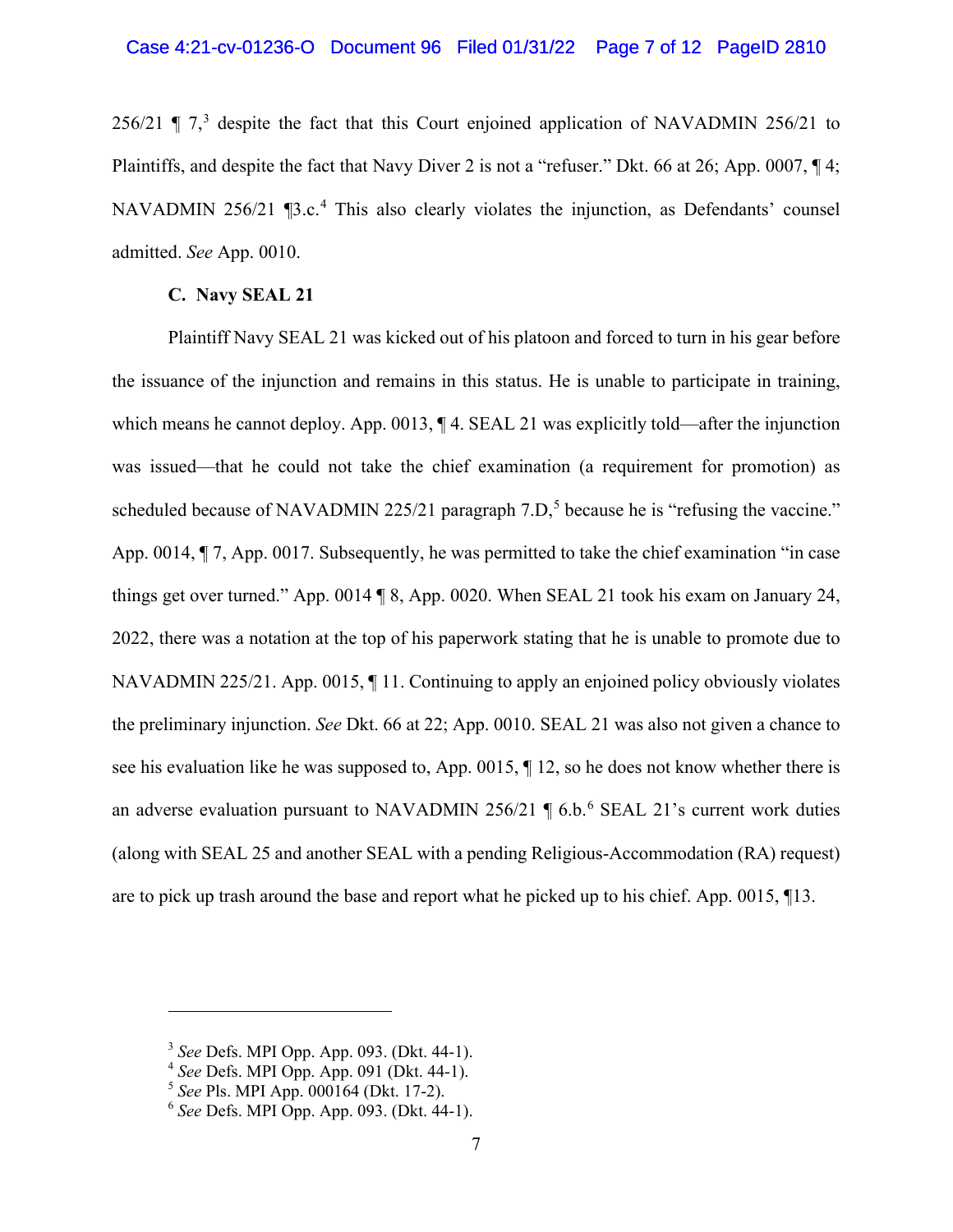### **D. Navy SEAL 13**

Navy SEAL 13 was removed from a four-month course (despite completing over half) for submitting an RA request, as discussed in his previous declarations. App. 0022, ¶ 3. The course was for a critical qualification for being at his current command and for being in the position of Lead Petty Officer, which he was at the time. App. 0023,  $\P$  4. SEAL 13 was subsequently removed from that position and replaced with another person who didn't have the course qualification SEAL 13 would have had if he had not been removed from the course. App. 0023, ¶ 5. Since the injunction was entered, SEAL 13 has not been offered a chance to complete the course or resume leadership duties. App. 0023, ¶ 6. SEAL 13 took the chief examination on January 26, 2022 but is ineligible for promotion because he was removed from his leadership position for submitting his RA request. App. 0023, ¶ 8. Navy SEAL 13's promotion appears to still be sidetracked pursuant to NAVADMIN 225/21 ¶ 7, even though SEAL 13 is not a "refuser," *id.* ¶ 3.c.[7](#page-7-0)

#### **E. Navy SEAL 14**

Navy SEAL 14 was scheduled to leave for Officer Candidate School (OCS) on January 2, 2022. App. 0025, ¶ 3. His OCS orders were cancelled because he has a pending RA request, even though he is not a "refuser." App. 0025, ¶ 4; *see also* NAVADMIN 256/21 ¶¶ 3.c, 9. [8](#page-7-1) He was told that it was up to the SEAL Officer Community Manager as to whether he would be allowed to go in the future. App. 0025, ¶ 4*.* Even though OCS is held approximately every three weeks, he has not been given OCS orders since the preliminary injunction was issued. App. 0026, ¶¶ 5, 6. This also clearly violates the injunction, as Defendants' counsel admitted. App. 0010.

<span id="page-7-0"></span><sup>7</sup> *See* Pls. MPI App. 000162, 000164 (Dkt. 17-2).

<span id="page-7-1"></span><sup>8</sup> *See* Defs. MPI Opp. App. 091, 094. (Dkt. 44-1).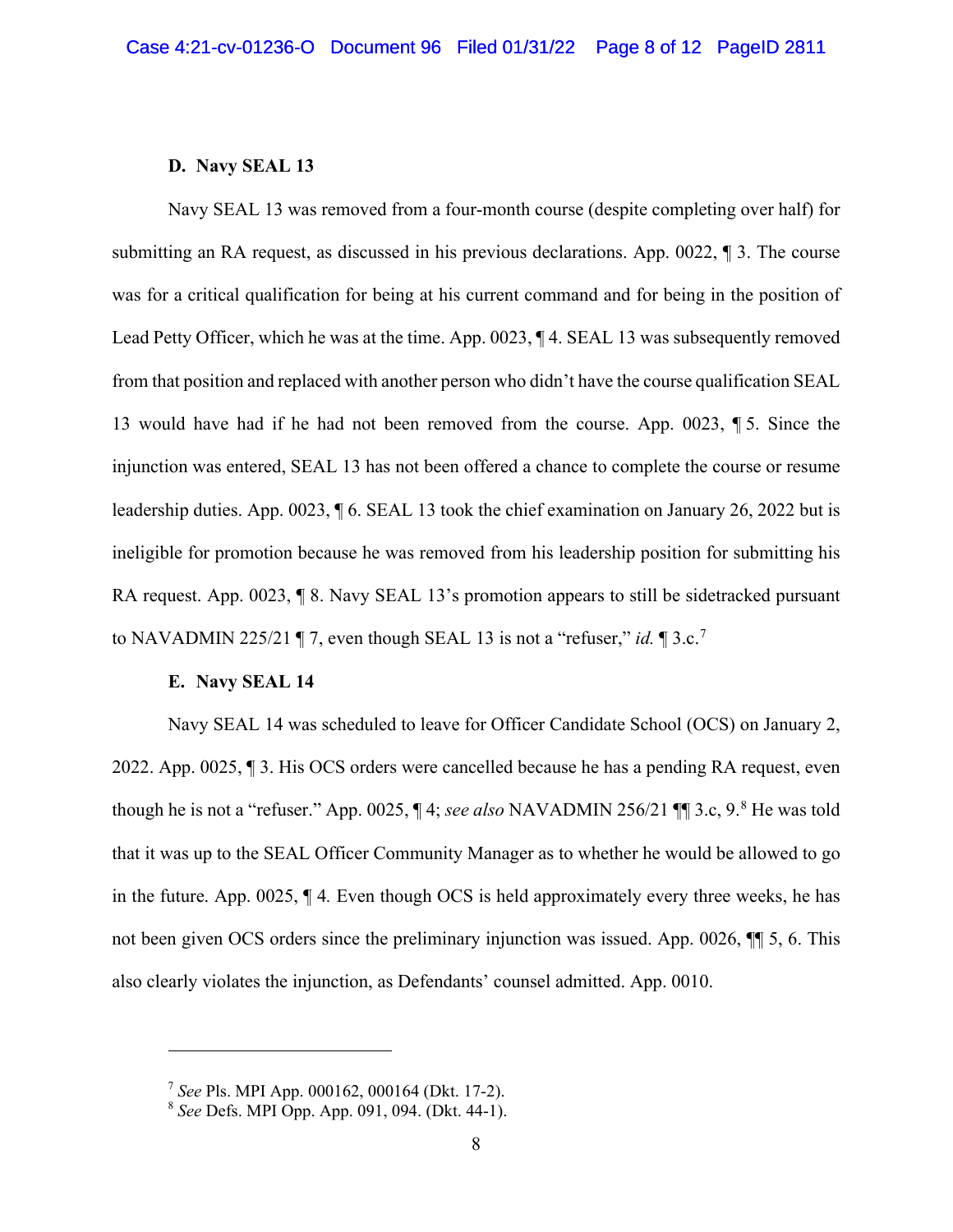### **F. Navy SEAL 22**

Navy SEAL 22 was supposed to transfer from a training detachment to a SEAL Team for a milestone position as a platoon chief in October 2021. App. 0028-29, ¶ 3. But because of his pending RA request, he was not allowed to formally transfer to the Team. App. 0028-29, ¶ 3*.* As a result, he lost his position as platoon chief. App. 0029, ¶ 4. Since the injunction was entered, he has not been restored to that position or permitted to transfer commands. App. 0029, ¶ 4; *see also*  NAVADMIN 225/21  $\P$  6.d.<sup>[9](#page-8-0)</sup> On January 28, SEAL 22 was told by his command that he was not permitted to attend a training course along with the other members of his training cell because of his pending RA request. App. 0029,  $\sqrt{6}$ . NAVADMIN 256/21  $\sqrt{9}$  denies educational opportunities to vaccine refusers, but SEAL 22 is not a "refuser" because he has a pending RA request,  $\P$  3.c.<sup>[10](#page-8-1)</sup> This also clearly violates the injunction, as Defendants' counsel admitted. App. 0010.

\* \* \*

As Judge Ho identified in *Sambrano v. United Airlines*, "[Defendant] is not trying to fire anyone. Instead, [Defendant] is trying to make its employees obtain the COVID-19 vaccine, notwithstanding any religious exemptions they might have." 19 F.4th 839, 840 (5th Cir. 2021) (Ho, J., dissenting). Here, too, Defendants continue to take adverse actions against the Plaintiffs in clear violation of this Court's Order as a coercive means of achieving 100% vaccination status, even though Plaintiffs are not "refusers" and followed the Navy's prescribed process for requesting a religious accommodation. Those requests have not been adjudicated. Forcing Plaintiffs to "choose between . . . holding true to their religious commitments and feeding and housing their children . . . is quintessentially irreparable injury, warranting preliminary injunctive relief." *Id.* at

<span id="page-8-0"></span><sup>9</sup> *See* Pls. MPI App. 000164 (Dkt. 17-2).

<span id="page-8-1"></span><sup>10</sup> *See* Pls. MPI App. 000162, 000164 (Dkt. 17-2).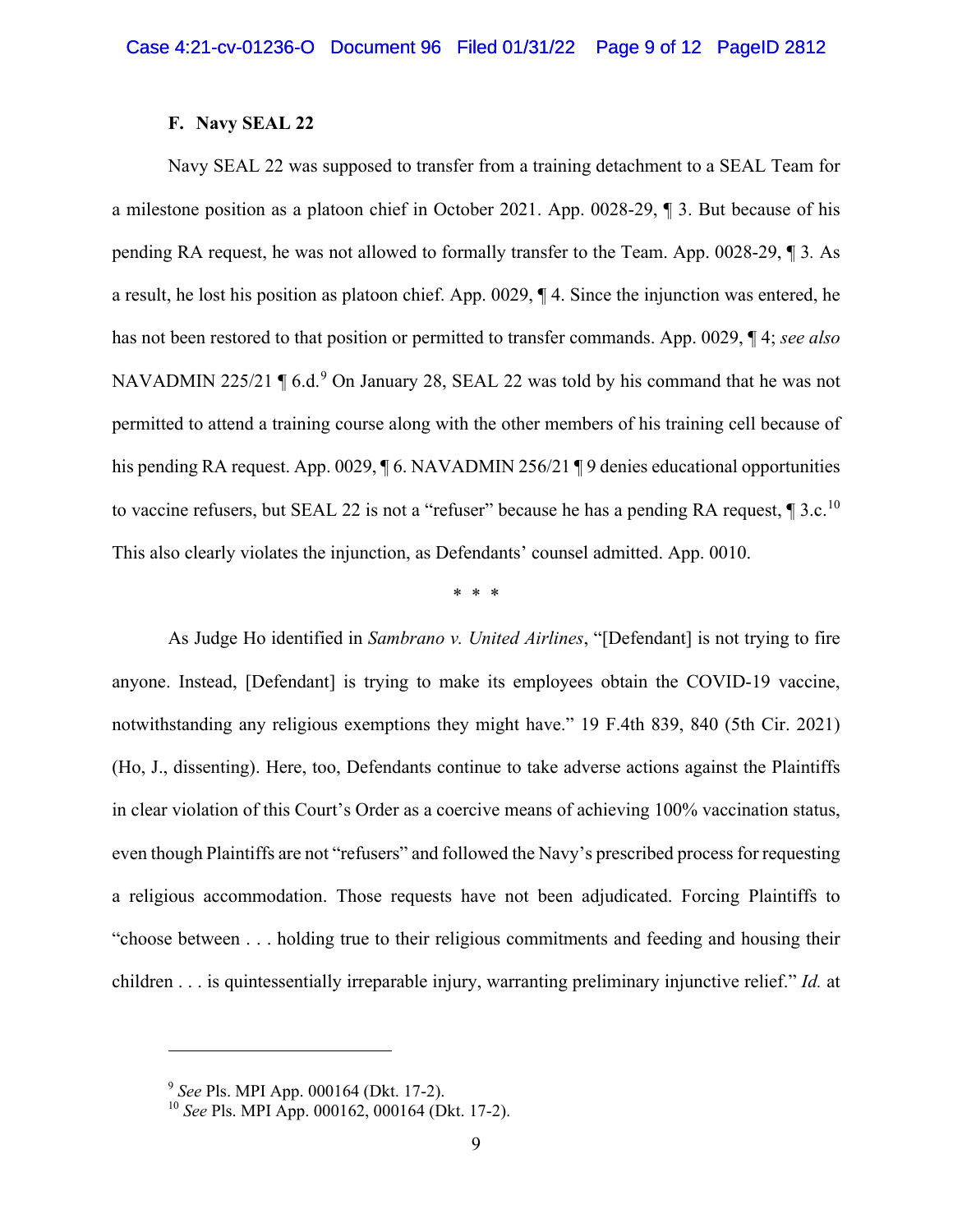841. Because Defendants have apparently made no attempt to comply with the preliminaryinjunction order, judicial intervention is necessary.

# **II. Holding Defendants in contempt is the only way to prevent continued irreparable injury to Plaintiffs.**

In determining whether Defendants should be held in contempt for failure to comply with the January 3, 2022 Order, this Court should consider the character and magnitude of the continuous irreparable harm being inflicted upon Plaintiffs. Some of the exact harms that justified granting injunctive relief earlier this month are still taking place today, and Defendants have even taken new actions against some Plaintiffs in complete disregard for the injunction. Despite the Court naming the denial of SEAL 26's medical treatment as "egregious," Defendants denied him that treatment again after entry of the preliminary injunction, demonstrating Defendants' utter lack of respect for this Court's order. For the reasons stated above, Defendants' continued willful violations of the Order warrant coercive sanctions. Considering this Court's broad discretion to fashion a remedy that will prompt Defendants' compliance, Plaintiffs defer to the Court to implement appropriate sanctions that will put an end to Defendants' injurious behavior.

### **CONCLUSION**

For these reasons, Plaintiffs respectfully request that the Court enter an order directing Defendants to show cause why they should not be held in contempt and sanctioned for failing to comply with the Court's January 3, 2022, Order, as described above.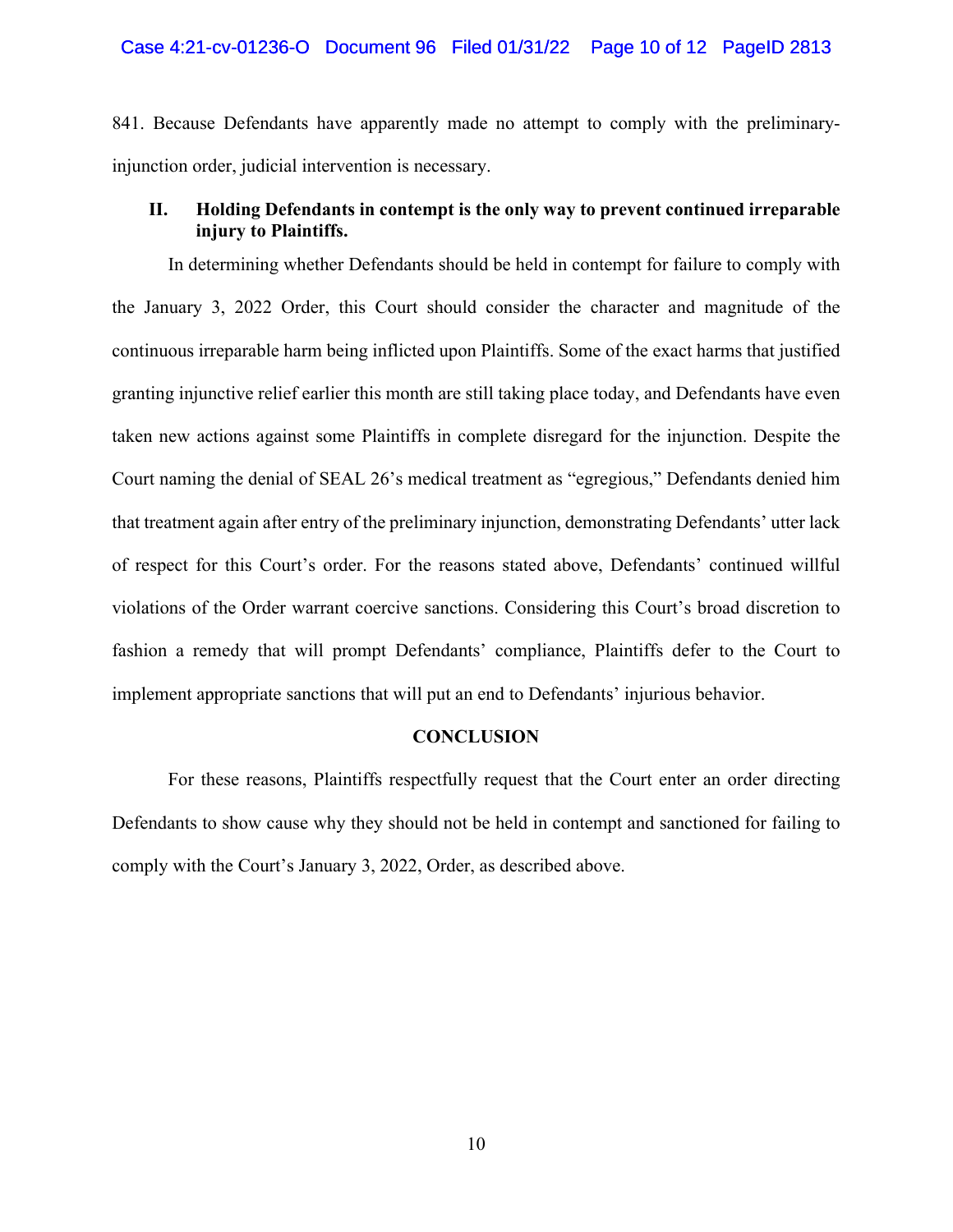Respectfully submitted this 31st day of January, 2022.

Kelly J. Shackelford Texas Bar No. Jeffrey C. Mateer Texas Bar No. Hiram S. Sasser, III Texas Bar No. David J. Hacker Texas Bar No. Michael D. Berry Texas Bar No. Justin Butterfield Texas Bar No. Danielle A. Runyan \* New Jersey Bar No. Holly M. Randall \* Oklahoma Bar No. FIRST LIBERTY INSTITUTE 2001 W. Plano Pkwy., Ste. 1600 Plano, Texas 75075 Tel: (972) 941-4444



Jordan E. Pratt Florida Bar No. FIRST LIBERTY INSTITUTE 227 Pennsylvania Ave., SE Washington, DC 20003 Tel: (972) 941-4444

\* Admitted pro hac vice

\*\* Not yet admitted to the D.C. Bar, but admitted to practice law in Florida. Practicing law in D.C. pursuant to D.C. Court of Appeals Rule  $49(c)(8)$  under the supervision of an attorney admitted to the D.C. Bar.

/s/ Heather Gebelin Hacker Heather Gebelin Hacker Texas Bar No. 24103325 Andrew B. Stephens Texas Bar No. 24079396 HACKER STEPHENS LLP 108 Wild Basin Road South, Suite 250 Austin, Texas 78746 Tel.: (512) 399-3022

Attorneys for Plaintiffs